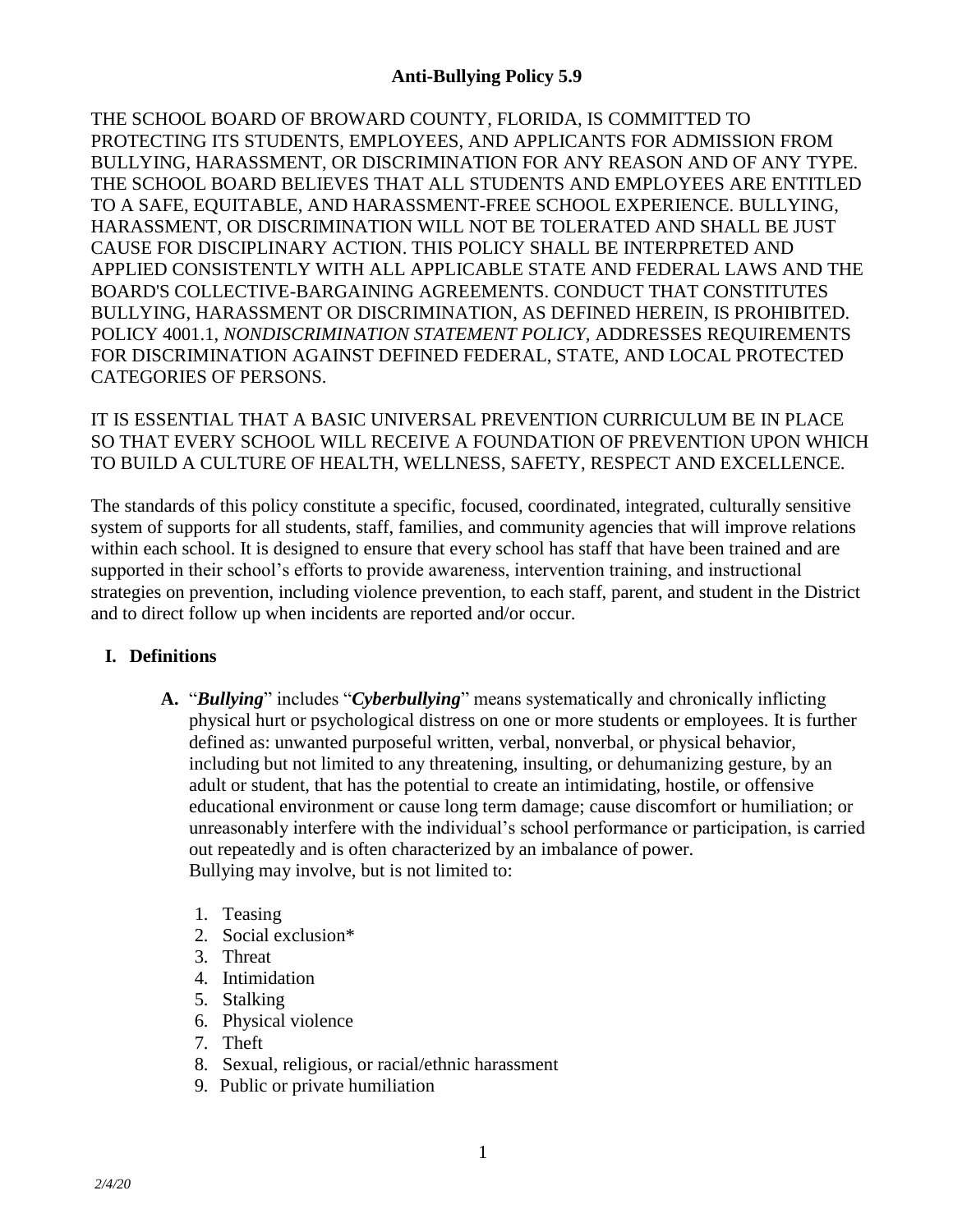10. Destruction of property

**\*Note:** Social exclusion includes incitement and/or coercion.

**B.** *"Cyberbullying"* means bullying through the use of technology or any electronic communication, which includes, but is not limited to, any transfer of signs, signals, writing, images, sounds, data, or intelligence of any nature transmitted in whole or in part by a wire, radio, electromagnetic system, photoelectronic system, or photooptical system, including, but not limited to, electronic mail, Internet communications, instant messages, or facsimile communications. Cyberbullying includes the creation of a webpage or weblog in which the creator assumes the identity of another person, or the knowing impersonation of another person as the author of posted content or messages, if the creation or impersonation creates any of the conditions enumerated in the definition of bullying. Cyberbullying also includes the distribution by electronic means of a communication to more than one person or the posting of material on an electronic medium that may be accessed by one or more persons, if the distribution or posting creates any of the conditions enumerated in the definition of bullying (F.S. s. 1006.147).

**Note:** The scope of a public K-12 educational system means, regardless of ownership, any computer, computer system, or computer network that is physically located on school property or at school-related or school-sponsored program or activity. The definitions of Computer-Related Crimes in F.S. s. 815.03 and the definitions of Cyberstalk in F.S. s. 784.048(1)(d) are applicable to this section.

Per F.S. s. 810.145, voyeurism, which may be utilized in cyberbullying, in and of itself, is a criminal offense.

- **C.** "*Harassment*" means any threatening, insulting, or dehumanizing gesture, use of data, technology, computer software, or written, verbal or physical conduct directed against a student or school employee that:
	- 1. Places a student or school employee in reasonable fear of harm to his or her person or damage to his or her property;
	- 2. Has the effect of substantially interfering with a student's educational performance, or employee's work performance, or either's opportunities, or benefits;
	- 3. Has the effect of substantially negatively impacting a student's or employee's emotional or mental well-being; or
	- 4. Has the effect of substantially disrupting the orderly operation of a school and/or school district work environment.
- **D.** "*Cyberstalking*", as defined in F.S. s. 784.048(1)(d), means to engage in a course of conduct to communicate, or to cause to be communicated, words, images, or language by or through the use of electronic mail or electronic communication, directed at or about a specific person, causing substantial emotional distress to that person and serving no legitimate purpose. Additional definitions in F.S. s. 815.03, are also applicable.

# **E.** "*Bullying*", "*Cyberbullying*", and/or "*Harassment*" also encompass:

1. Retaliation against a student or school employee by another student or school employee for asserting or alleging an act of bullying, harassment, or discrimination.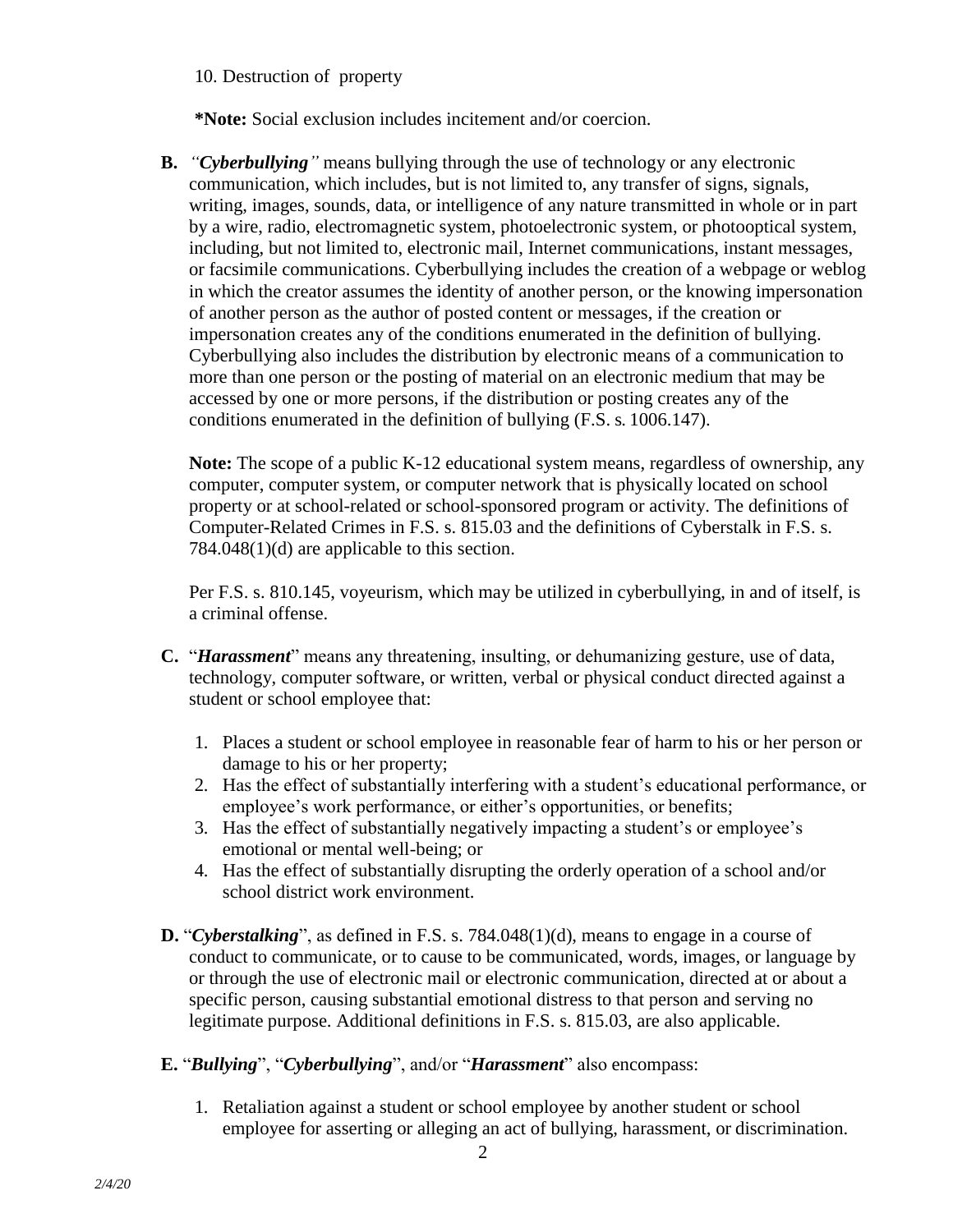- 2. Retaliation also includes reporting a baseless act of bullying, harassment, or discrimination that is not made in good faith.
- 3. Perpetuation of conduct listed in the definition of bullying, cyberbullying harassment, and/or discrimination by an individual or group with intent to demean, dehumanize, embarrass, or cause emotional or physical harm to a student or school employee by:
	- a. Incitement or coercion;
	- b. Accessing or knowingly and willingly causing or providing access to data or computer software through a computer, computer system, or computer network within the scope of the District school system; or
	- c. Acting in a manner that has an effect substantially similar to the effect of bullying, harassment, or discrimination.
- **F.** "*Bullying*", *"Cyberbullying*", "*Harassment*", and "*Discrimination*" (hereinafter referred to as bullying, as defined in Section A, for the purpose of this Policy) also encompass, but are not limited to, unwanted harm towards a student or employee in regard to their real or perceived: sex, race, color, religion, national origin, age, disability (physical, mental, or educational), marital status, socio-economic background, ancestry, ethnicity, genetic information, gender, gender identity or expression, linguistic preference, political beliefs, sexual orientation, or social/family background or being viewed as different in its education programs or admissions to education programs and therefore prohibits bullying of any student or employee by any Board member, District employee, consultant, contractor, agent, visitor, volunteer, student, or other person in the school or outside the school at school-sponsored events, on school buses, and at training facilities or training programs sponsored by the District. The School Board also provides equal access to the Boy Scouts, Girl Scouts, and other designated youth groups. For Federal requirements when these acts are against federally identified protected categories, refer to Policy 4001.1.

**Note:** For additional information refer to Section II of the Code of Student Conduct.

- **G.** *"Accused"* is defined as any Board member, District employee, consultant, contractor, agent, visitor, volunteer, student, or other person in the school or outside the school at school-sponsored events, on school buses, and at training facilities or training programs sponsored by the District who is reported to have committed an act of bullying.
- **H.** "*Complainant"* is defined as any Board member, District employee, consultant, contractor, agent, visitor, volunteer, student, or other person who formally or informally makes a report of bullying, orally, electronically or in writing.
- **I.** *"Victim"* is defined as any Board member District employee, consultant, contractor, agent, visitor, volunteer, student, or other person in the school or outside the school at school sponsored events, on school buses and at training facilities or training programs sponsored by the District, who is reported to have been the victim of an act of bullying during any educational program or activity conducted by the SBBC.
- **II. Expectations:** The Broward County School District expects students and employees to conduct themselves in keeping with their levels of development, maturity, and demonstrated capabilities with a proper regard for the rights and welfare of other students and school staff, the educational purpose underlying all school activities, and the care of school facilities and equipment.
	- **A.** The School District prohibits the bullying of any student or school employee: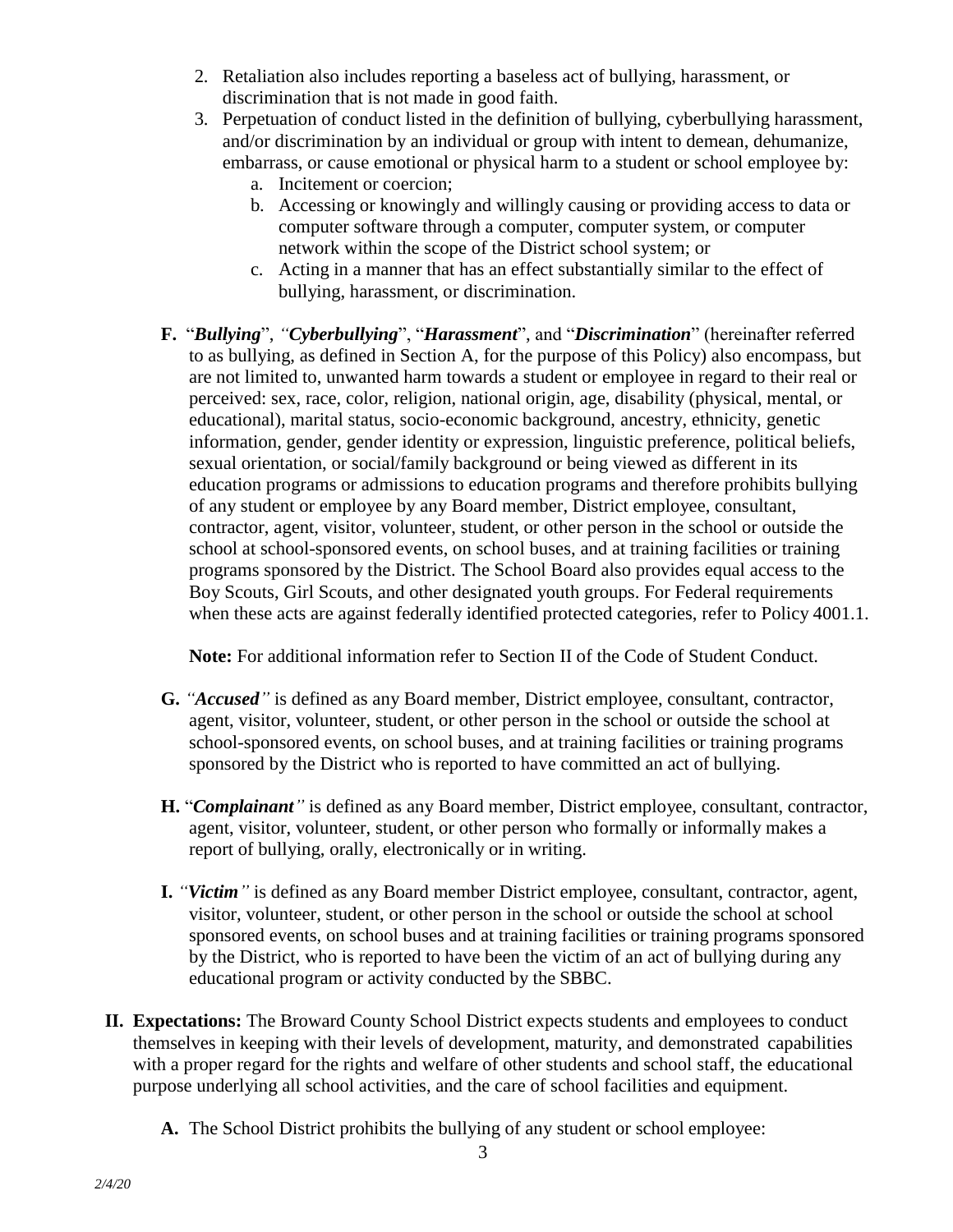- 1. During any educational program or activity conducted by SBBC;
- 2. During any school-related or school-sponsored program or activity or on a SBBC school bus;
- 3. Through the use of any electronic device or data while on school grounds or on a SBBC school bus, computer software that is accessed through a computer, computer system, or computer network of the SBBC. The physical location or time of access of a computer-related incident cannot be raised as a defense in any disciplinary action initiated under this section.
- 4. Through threats using the above to be carried out on school grounds. This includes threats made outside of school hours, which are intended to be carried out during any school-related or school-sponsored program or activity, or on a SBBC school bus.
- 5. The District does not assume any liability for incidences that occur at a bus stop or en route to and from school, a student or witness can file a complaint following the same procedures for bullying against a student and the school will investigate and/or provide assistance and intervention as the principal/ administrative Investigative Designee deems appropriate, which may include the use of the School Resource Officer. The principal/administrative Investigative Designee shall use all District Reporting Systems to log all reports and interventions. However, if a student's ability to receive an education or a school's ability to provide an education is significantly impaired, as determined by the school district administration, disciplinary sanctions will be issued, see Section V. A. 1.a of this policy.
- 6. Though an incident of alleged of bullying (cyberbullying or other) may occur off campus and may not entail threats of acts to occur during school hours, if a student's ability to receive an education or a school's ability to provide an education is significantly impaired, as determined by the school district administration, disciplinary sanctions may be issued.
- **B.** All administrators, faculty, and staff, in collaboration with parents, students, and community members, will incorporate systemic methods for student and staff recognition through positive reinforcement for good conduct, self-discipline, good citizenship, and academic success, as seen in the required school-wide positive behavior plan to address positive school culture and behavior Schools are to work with their Discipline Team and Collaborative Problem Solving Team (CPST) to address violence (bullying) prevention and incorporate Response to Intervention (RtI) strategies and interventions in all tier levels. Schools will utilize the Behavior Academic Support Information System (BASIS) to gather school, classroom and student data to accomplish these tasks.
- **C.** Student rights, disciplinary sanctions and due process shall be explained as outlined in this policy and in the Code of Student Conduct: to conform to reasonable standards of socially acceptable behavior, respect the person, property, and rights of others, obey constituted authority, and respond to those who hold that authority.
- **D.** Proper prevention and intervention steps shall be taken based on the level of severity of infraction as outlined in the Code of Student Conduct, the Discipline Matrix, and this Policy. The link to access the Student Code of Conduct is: [https://www.browardschools.com/Page/38107.](https://www.browardschools.com/Page/38107)

# **III.Stakeholder Responsibilities**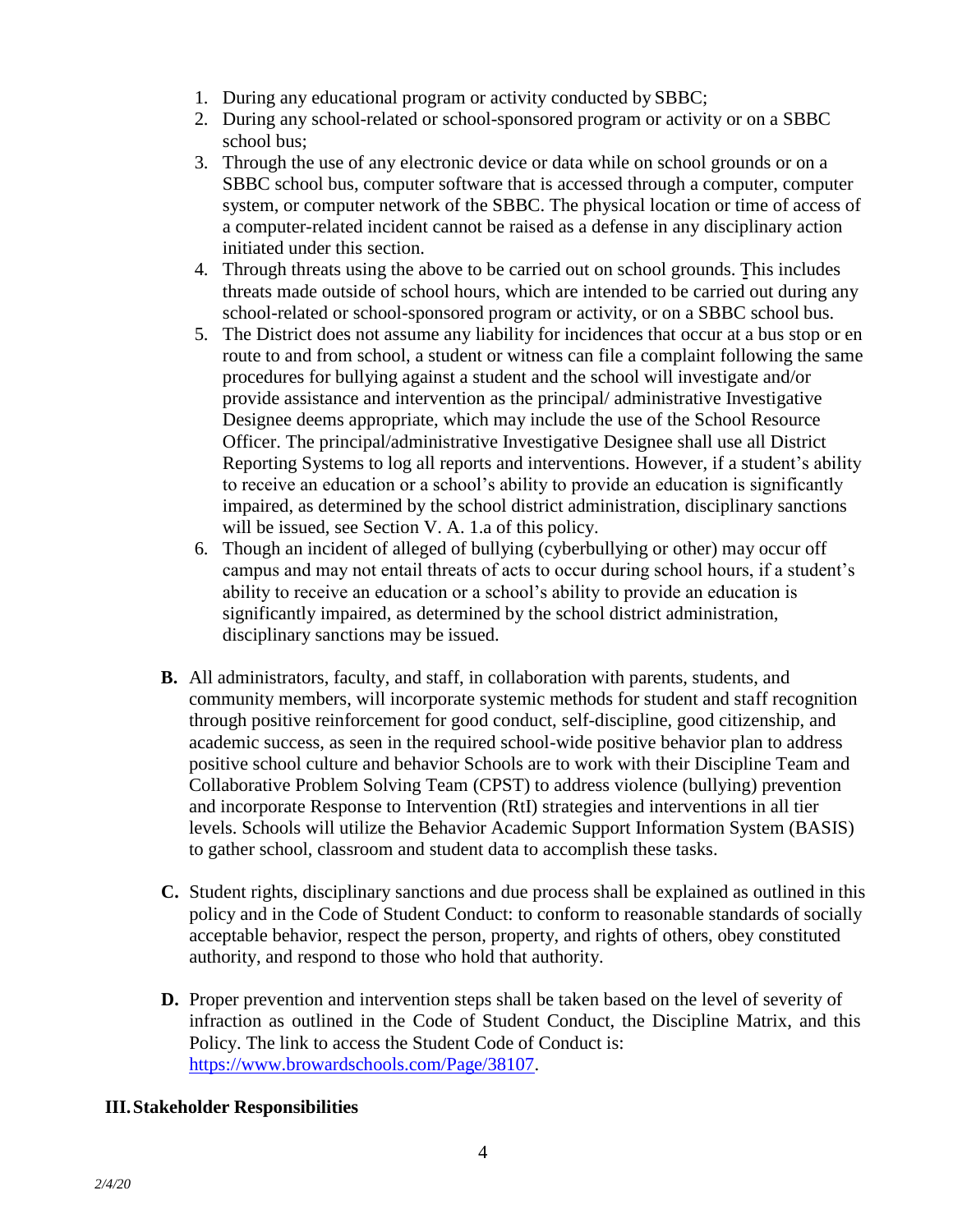- **A. Student Support Initiatives & Recovery's School Climate & Discipline (SC&D) Department:** Student Support Initiatives & Recovery's professionals, in collaboration with other District departments, will create trainings for all staff members, Investigative Designees, Prevention Liaisons, students, families, and community stakeholders on this Policy and associated procedures to promote academic success, enhance resiliency, build developmental assets, and promote protective factors. These trainings will work to create a climate within each school and within the District that fosters the safety and respect of children and the belief that adults are there to protect and help them. Additionally, students and staff (including, but not limited to, school-based employees, administrators, district personnel, counseling staff and bus drivers) will be given the skills, training, and tools needed to create the foundation for preventing, identifying, investigating, and intervening when issues of bullying arise**.**
- **B. Schools:** Each school principal shall:
	- 1. Designate a Prevention Liaison to act as the SC&D contact and disseminator of all prevention related resources. These designees are key school-based personnel who will attend SC&D's annual prevention training(s) and receive prevention and intervention methods and tools related to bullying/cyberbullying and other prevention issues that impact the school culture, safety, and well-being of students and staff. The Prevention Liaisons will also be part of a school-based team tasked with prevention and policy related efforts to address acts of violence and school safety. If a team does not already exist, it will be created by the Prevention Liaison. At minimum, this team should include staff members from administration, guidance, and instruction.
	- 2. Designate an Investigative Designee(s) who is an administrator and the only individual(s) who shall receive and investigate bullying/harassment complaints other than the principal.
	- 3. Implement this bullying and harassment policy in the prescribed manner that is ongoing through the school year and integrated within the school's curriculum as well as bullying and violence prevention and intervention programs and efforts.
- **C. Community Resources:** Student Support Initiatives & Recovery's professionals, in collaboration with other District departments, will train a wide range of community stakeholders, for-profit, non-profit, Local, County and State law enforcement agencies , and faith-based agencies to provide the dissemination and support of violence prevention curriculums to students, their families, and school staff. This collaboration will make effective use of available school district and community resources while ensuring seamless service delivery in which each and every school and student receives an equitable foundation of violence prevention.
- **D. Evidence-Based Interventions and Curriculum:** Student Support Initiatives & Recovery's SC&D staff members will serve as the coordinators and trainers of prevention for all designated school staff and outside agencies/community partners. Those trained in Prevention (e.g., Prevention Liaisons, SC&D staff and community partners) will then collaborate as "violence prevention partners" to create a list of bullying prevention and intervention programs authorized by the district. The authorized list will include evidencebased interventions, curriculums, and proven programs to be utilized within schools and will provide instruction on identifying, preventing, and responding to bullying or harassment, including instruction on recognizing behaviors that lead to bullying and harassment and taking appropriate preventative action based on those observations to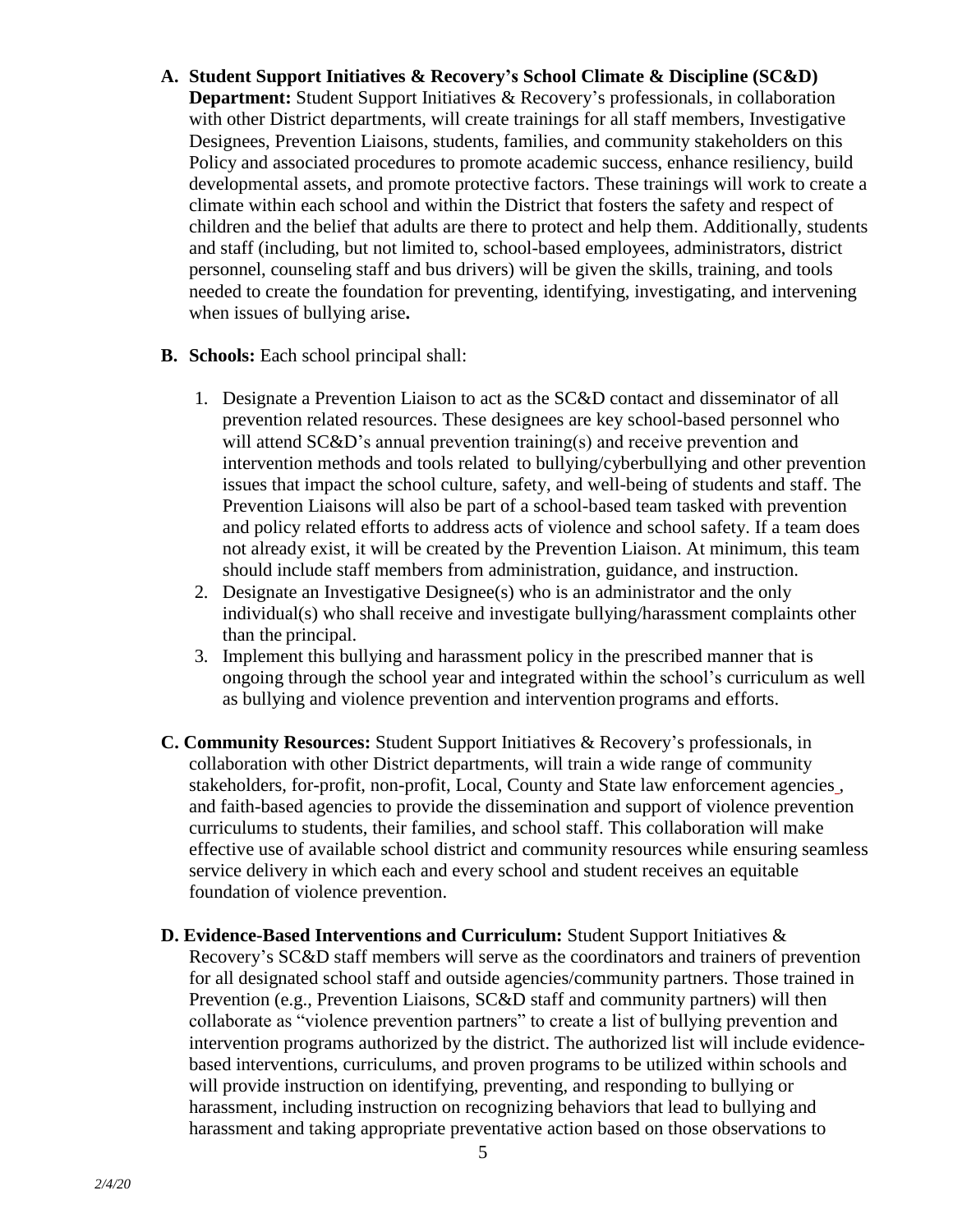students, parents, teachers, school administrators, counseling staff, and school volunteers. Student Support Initiatives & Recovery's SC&D will assist with the provision of prevention and evidence-based programs as funding allows.

- **E. Parent Participation and Partnership:** Student Support Initiatives & Recovery's SC&D professionals, in collaboration with other District departments, will provide opportunities and encourage parents to participate in prevention efforts with their children in meaningful and relevant ways that address the academic, social-emotional and health needs of their children. The District will offer parents and parent association's trainings on violence prevention as well as knowledge of and/or opportunity to participate in any violence prevention initiatives currently taking place in their school via the District school website, Broward Education Communication Network (BECON), open houses, and parent/school newsletters. These trainings will provide resources and support for parents by linking them with internal supports as well as referral to community-based resources as needed.
- **F. Evaluation of Service Effectiveness:** Evaluations to determine the effectiveness and efficiency of the services being provided will be conducted at least every three (3) years and shall include data-based outcomes. These findings will be used to modify trainings, curriculum and programs.
- **G. Accountability**: The Superintendent, other district administrators, the Chief of School Performance & Accountability and his/her their staffs, as well as school principals, share accountability for implementation of these student support services consistent with the standards of this policy. These administrators will take steps to assure that student support services are fully integrated with instructional components at each school and are pursued with equal effort in policy and practice.

### **IV. Training for students, parents, teachers, district staff, school administrators, and student support staff, counseling staff, bus drivers, School Resource Officers/Deputies, contractors and school volunteers on identifying, preventing, and responding to bullying will be conducted.**

- **A.** At the beginning of each school year, the school principal/designee and/or appropriate district administrator shall provide for:
	- 1. The policy trainings, including the process for reporting incidents, investigation and appeal, to students, school staff, parents, or other persons responsible for the welfare of a pupil, and
	- 2. Appropriate references to the policy in the Code of Student Conduct, Employee Handbooks, the school website, and/or through other reasonable means.

# **V. Disciplinary sanctions (consequences) and due processes for a person who commits an act of bullying under this policy.**

**A.** Concluding whether a particular action or incident constitutes a violation of this policy requires a determination based on all of the facts and surrounding circumstances, followed by the determination of disciplinary sanctions appropriate to the perpetrator's position within the District. The physical location or time access of a computer-related incident cannot be raised as a defense in any disciplinary action initiated.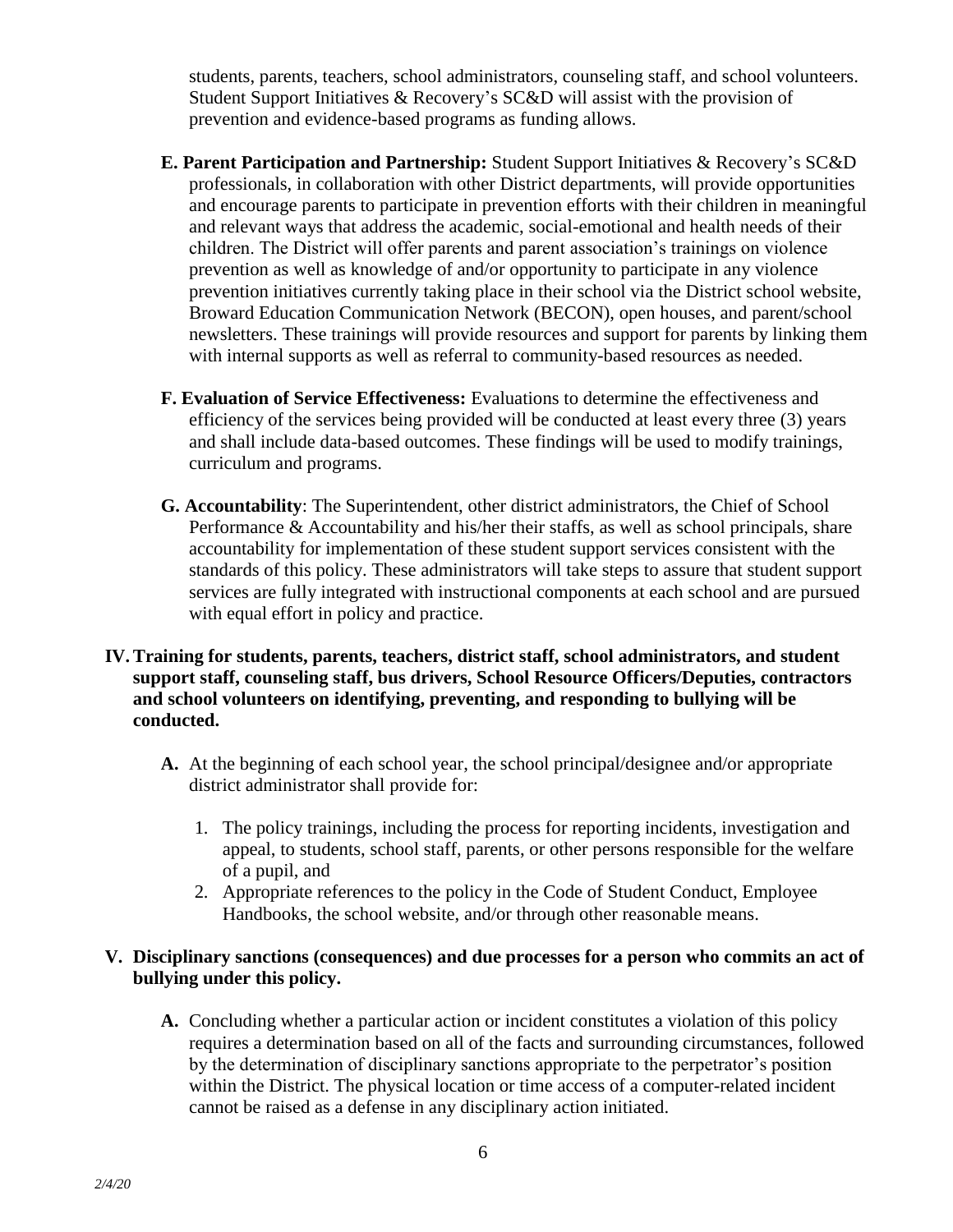- 1. Consequences and appropriate interventions for students who commit acts of bullying may range from positive behavioral interventions up to, but not limited to suspension, as outlined in the Code of Student Conduct, the Discipline Matrix, and this Policy.
	- a. All steps necessary to protect the victim from further violations of this policy will be taken, and may include, but are not limited to, assignment of the perpetrator to a different school from that where the offense occurred. Only the Superintendent/designee may make such a reassignment. In such cases of reassignment, transportation will be provided by the District.
	- b. Victims receiving the Hope Scholarship shall receive the allowances provided within the Hope Scholarship application. Transportation will not be provided by the District.
- 2. Consequences and appropriate interventions for a school/district employee found to have committed an act of bullying will be instituted in accordance with District policies, procedures, and agreements (Policy 4.9, Employee Disciplinary Guidelines, Part I, Section b and Policy 2410, Workplace Violence, Rules) and the Education Professionals' Contract Agreement, Broward Teachers Union (BTU). Additionally, egregious acts of bullying by certified educators may result in a sanction against an educator's state issued certificate (Rule 6B-1.006 F.A.C.).
- 3. Consequences and appropriate intervention for a visitor, volunteer, or parent/guardian found to have committed an act of bullying shall be determined by the school administrator after consideration of the nature and circumstances of the act, including reports to appropriate law enforcement officials.
- 4. These same actions will apply to persons, whether they are students, school employees, parents/guardians, or visitors/volunteers/independent contractors, who are found to have made wrongful and intentional accusations of another as a means of bullying.

# **VI. Reporting an act of bullying**

- **A.** At each school, the principal or administrative Investigative Designee is responsible for receiving oral, electronic or written complaints alleging violations of this policy, as with all infractions from the Code of Student Conduct.
- **B.** Students may report complaints of bullying to any school district employee, faculty or staff. All District employees, faculty and staff are required and must report in writing or electronically, any allegations of bullying or violations of this Policy involving students to the principal/administrative Investigative Designee or appropriate district administrator. Failure to report will result in action(s) or discipline, consistent with the collective bargaining agreement provisions, up to and including termination of employment (SBBC Policy 2410, section 1). Any District faculty or staff who suspect's adult-on-adult bullying is strongly encouraged to report any concerns to his/her school based or district administrator.
- **C.** Any other members of the school community who have credible information that an act of bullying has taken place may file a report of bullying, whether a victim or witness.
- **D.** Any student (and/or the parent on that complainant's behalf if the complainant is a minor) who believes he/she is a victim of bullying (or any individual, including any student who has knowledge of any incident(s) involving bullying of students) is strongly encouraged to report the incident(s) to a school official. Complaints should be filed as soon as possible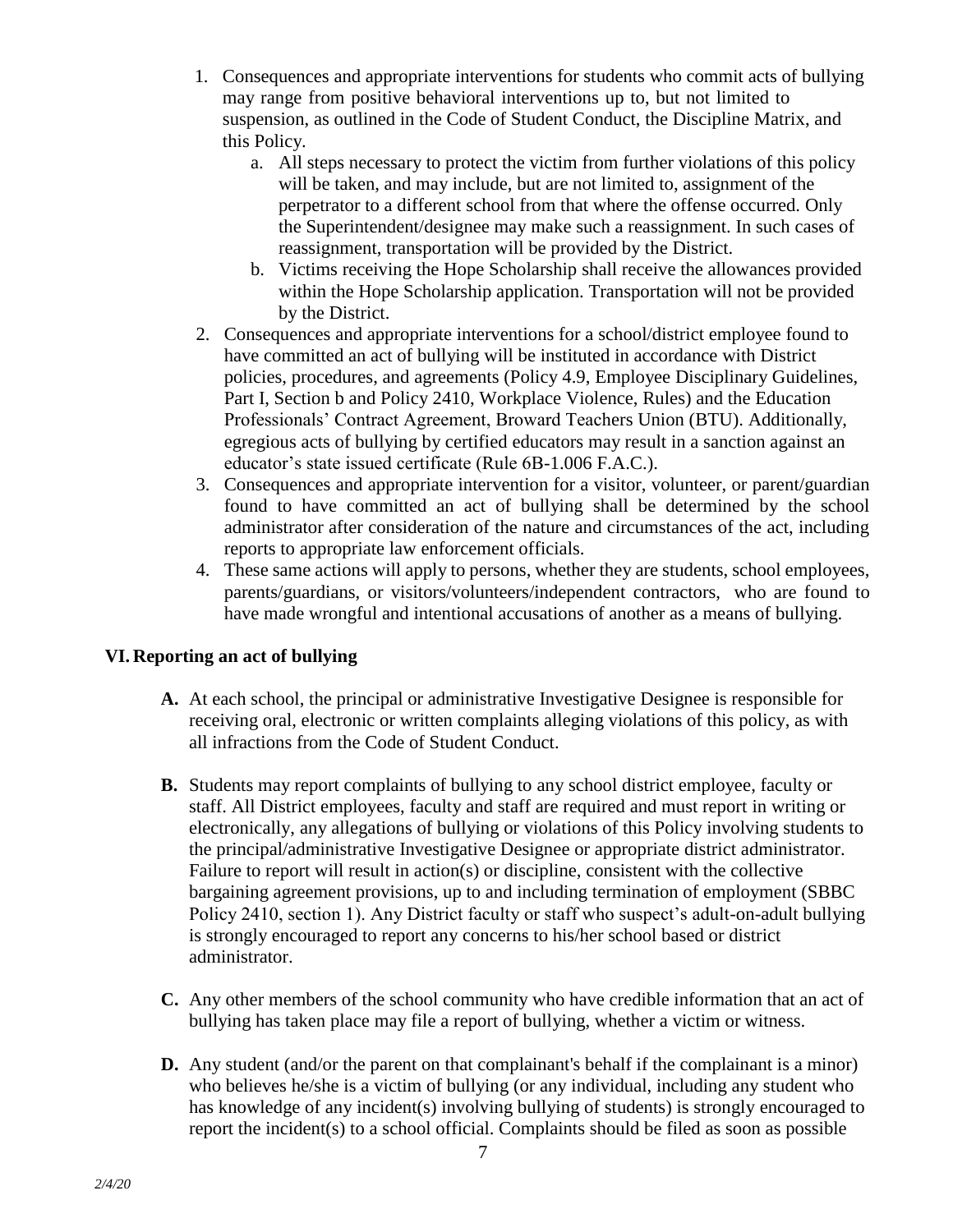after the alleged incident and noted on the Bullying Management System (BMS), but must be filed within ninety (90) school days after the alleged incident (i.e., within 90 school days of the last act of alleged bullying). Failure on the part of the victim to initiate and/or follow up on the complaint within this period may result in the complaint being deemed abandoned. For protected categories covered under Policy 4001.1, a different timeline may apply.

- **E.** The principal of each school in the District shall establish, and prominently publicize to students, staff, volunteers, and parents, how a report of bullying may be filed and what actions may be taken.
- **F.** A school district employee, school visitor or volunteer, contractor, student, parent/guardian or other persons who promptly reports in good faith an act of bullying to the appropriate school official, and who makes this report in compliance with the procedures set forth in this District Policy, is immune from a cause of action for damages arising out of the reporting itself or any failure to remedy the reported incident. Submission of a good-faith complaint or report of bullying will not affect the complainant or reporter's future employment, grades, learning or working environment, or work assignments within the SBBC.
- **G.** Administrators, Principals or administrative Investigative Designee shall document in the BMS all complaints regarding bullying, to ensure that problems are appropriately addressed in a timely manner, whether the report is made verbally, electronically or in writing.
- **H.** Anonymous reports may be made utilizing the Broward County Public Schools Anonymous Bullying Report Form (found on the School District's website [www.browardschools.com;](http://www.browardschools.com,/) click on Special Investigative Unit; click on report anonymous tips), by dropping a note in the school's Anonymous Reporting Box, or through the Special Investigative Unit via their internet website [www.broward.k12.fl.us/siu/tips](http://www.broward.k12.fl.us/siu/tips) or Emergency/Silence Hurts Tipline at (754) 321-0911. Anyone wishing to file a bullying report can also make a report via email to [school911@browardschools.com](mailto:school911@browardschools.com) or via text message by texting 'SBBC' [space], plus the text message to CRIMES (274637). Administrators shall use the BMS to log all reports and interventions. Formal disciplinary action may not be based solely on the basis of an anonymous report.

# **VII. Bullying Complaints and Resolution**

- **A.** The investigation of a reported act of bullying or harassment is deemed to be a schoolrelated activity and begins with a report of such an act. Incidents that require a reasonable investigation when reported to appropriate school authorities shall include alleged incidents of bullying or harassment allegedly committed against a child while the child is en route to school aboard a school bus or at a school bus stop.
- **B.** The principal/administrative Investigative Designee shall be the only school-based person(s) to receive, investigate and document all complaints in writing and through the BMS to ensure that problems are addressed in a timely manner. This process is to be followed with all anonymous complaints as well. Although this Policy encourages students to use the formal written complaint process, school officials "should investigate all complaints and reports of harassment, whether or not the complaint is in writing," as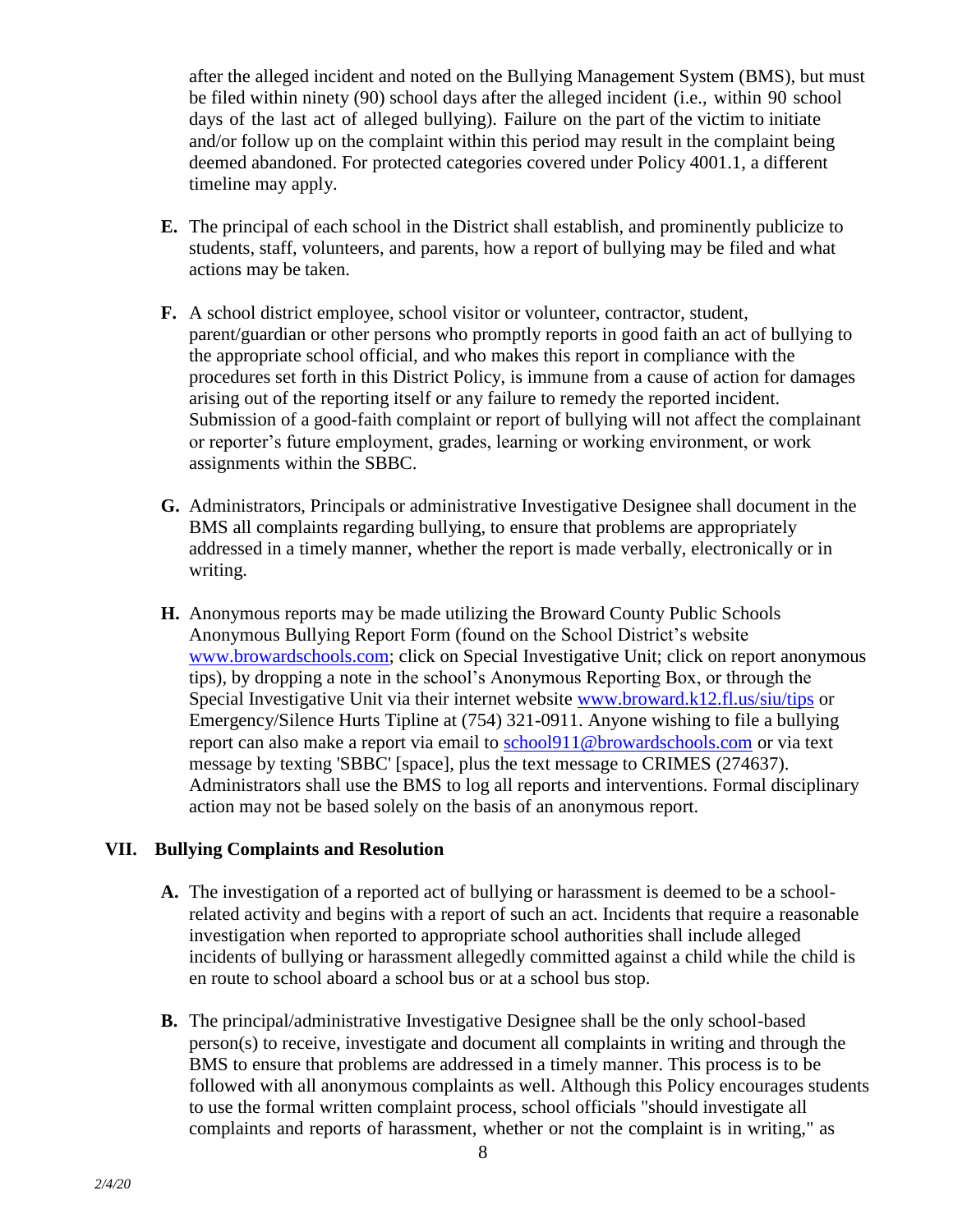stated by the Office for Civil Rights in *Protecting Students from Harassment and Hate Crime: A Guide for Schools, Part II* (1999).

- **C.** If the complaint is about the principal or a district's staff member's direct supervisor, then the Chief School Performance & Accountability Officer/Designee or appropriate district administrator shall be asked to address the complaint.
- **D.** The trained principal/administrative Investigative Designee(s) will make the determination if a reported act of bullying or harassment falls within the scope of the District.
	- 1. If it is within the scope of the District, move to Procedures for Investigating Bullying, Cyberbullying and, /or Harassment as outlined below. If it is outside the scope of the District, and determined an alleged criminal act, refer to appropriate law enforcement, provide any applicable interventions, and document according to Policy.
	- 2. If it is outside the scope of the District, and determined not a criminal act, inform parents/guardians of all students involved, provide appropriate interventions and document according to Policy.
- **E.** Informal Resolution: all complaints are treated as Formal, unless the administrator, along with the alleged victim and the accused student, agree to informally resolve the complaint. The alleged victim and accused student's request for an Informal Resolution must be in writing. Documented interviews of the alleged victim, alleged perpetrator, and witnesses are conducted privately separately, and are confidential. At no time will the alleged perpetrator and alleged victim be interviewed together. The incident and the resolution must be documented and the written request uploaded into the BMS. Please note that determination of bullying is not made with Informal Resolutions.
	- 1. If the Informal Resolution fails at a later date, the Formal Resolution process is to begin immediately.
- **F.** Formal Resolution: the alleged victim/complainant/student/employee or parent(s), on behalf of the student, may make a complaint to the principal/ administrative Investigative Designee or appropriate district administrator verbally, in writing, electronically or by utilizing the Broward County Public Schools Bullying Complaint Report Form. This form is available on the School District's website [www.browardschools.com,](http://www.browardschools.com/) at each school's front office, or district/department site.
- **G.** The resolution, all interviews and interventions that take place and the corresponding dates shall be documented in writing and noted in the BMS.

# **VIII. Investigation requirements for reported acts of bullying under this policy**

**A.** The procedures for investigating school-based bullying must be conducted by the principal and/or the administrative Investigative Designee, in the case of student-to-student bullying. The principal and administrative Investigative Designee shall be trained yearly on investigative procedures and interventions as outlined in this Policy. For incidents at the district level, or for school-based adult-on-adult bullying, the appropriate administrator will be responsible for the investigation as outlined in this policy **and will run concurrently and in addition to**, all agreed upon procedures for staff discipline. All district administrators who have supervisory authority to take disciplinary action must take an annual staff accused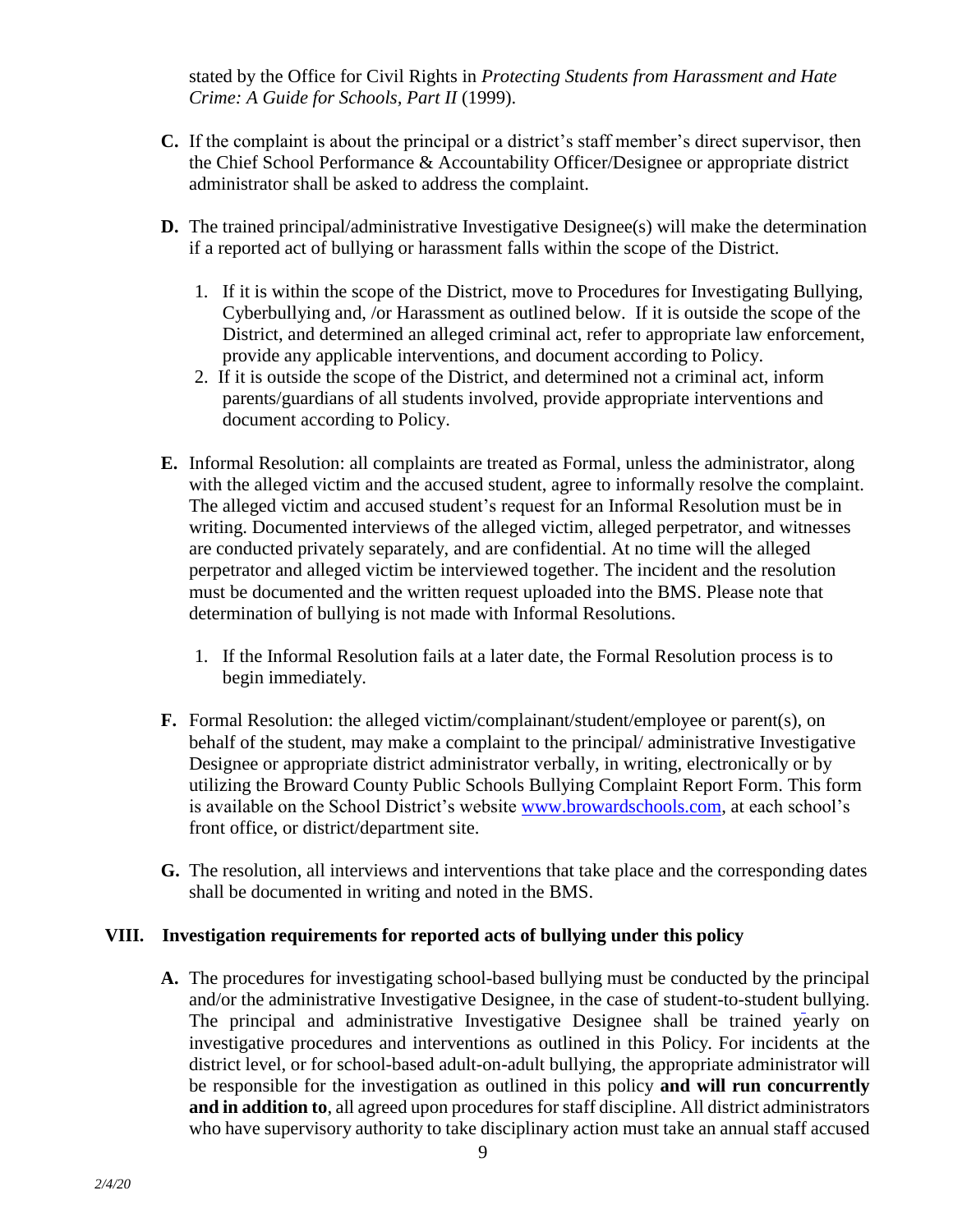of bullying investigative procedures training.

- **B.** The investigator/administrator may not be the accused or the alleged victim.
- **C.** The Florida Department of Education requires that school administrators provide immediate notification to the parents of both the alleged victim and the alleged perpetrator of an act of bullying or harassment within 24 hours. The parents of the alleged victim will be mailed an original copy of the Hope Scholarship Notification Form. The parents of the accused will be mailed the Accused Initial Notification Letter. Both forms can be found in the BMS and/or the DMS SharePoint.
- **D.** The principal/administrative Investigative Designee or appropriate district administrator shall begin a thorough investigation by interviewing the alleged victim and accused within two (2) school days of receiving a notification of complaint.
- **E.** During the investigation, the principal/administrative Investigative Designee or appropriate Chief/Designee of School Performance & Accountability/district administrator may take any action necessary to protect the complainant, alleged victim, other students or employees consistent with the requirements of applicable regulations and statutes.
	- 1. Documented interviews of the alleged victim, alleged perpetrator, and witnesses are conducted privately, separately, and are confidential. Each individual (alleged victim, alleged perpetrator, and witnesses) will be interviewed separately and at no time will the alleged perpetrator and alleged victim to be interviewed together.
	- 2. At no time during the investigation will the name of the complainant be revealed by the investigator.
	- 3. The investigator shall collect and evaluate the facts including, but not limited to:
		- a. Description of incident(s) including nature of the behavior; context in which the alleged incident(s) occurred, etc.;
		- b. How often the conduct occurred;
		- c. Whether there were past incidents or past continuing patterns of behavior;
		- d. The relationship between the parties involved;
		- e. The characteristics of parties involved (i.e., grade, age, etc.);
		- f. The identity and number of individuals who participated in bullying or harassing behavior;
		- g. Where the alleged incident(s) occurred;
		- h. Whether the conduct adversely affected the student's education or educational environment;
		- i. Whether the alleged victim felt or perceived an imbalance of power as a result of the reported incident; and
		- j. The date, time, and method in which the parents/legal guardians of all parties involved were contacted.
	- 4. In general, student complainants and/or alleged victims will continue attendance at the same school and pursue their studies as directed while the investigation is conducted and the complaint is pending resolution. Any legal order of a court will prevail.
	- 5. When necessary to carry out the investigation or for other good reasons, and consistent with federal and state privacy laws, the principal/ administrative Investigative Designee or appropriate district director also may discuss the complaint with any school district employee, the parent of the alleged victim , the parent of the complainant or accused, if one or both is a minor (or has given consent or is an adult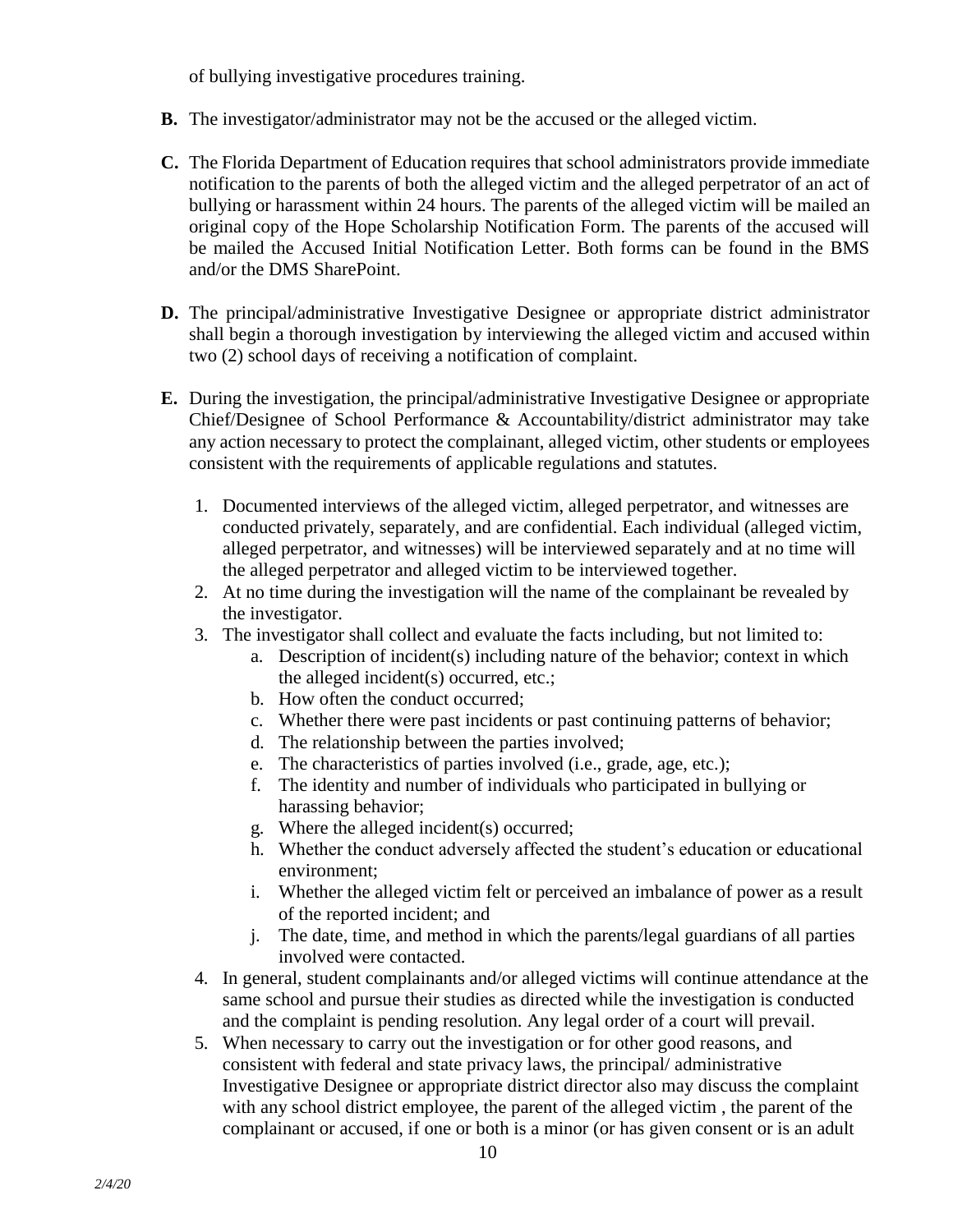who has been determined to be incompetent or unable to give informed consent due to disability), and/or child protective agencies responsible for investigating child abuse.

- 6. During the investigation where an employee is the accused, the principal/administrative Investigative Designee or the appropriate Chief/Designee of School Performance & Accountability/district administrator may recommend to the Chief Human Resources Officer/designee, any action necessary to protect the complainant, the alleged victim , or other students or employees, consistent with the requirements of applicable statutes, State Board of Education Rules, School Board Policies, and collective bargaining agreements.
- 7. Parents will be promptly notified of any actions being taken to protect the alleged victim via written notice, telephone or personal conference; the frequency of notification will depend on the seriousness of the bullying incident, but at minimum parents of the alleged victim will be communicated with every other school day during the investigation.
- 8. All cyberbullying complaints will be accepted and investigated. Computers without web-filtering software or computers with web-filtering software that is disabled shall be used when complaints of cyberbullying are investigated. During the investigation the principal/administrative Investigative Designee will determine if the act is within
- 9. the scope of the district school system by assessing if the cyberbullying meets the criteria of significantly impairing a school's ability to provide an education, or a student's ability to receive an education. If neither, referrals will be made to the appropriate jurisdictions.
- **F.** Within fifteen (15) school days of receipt of the complaint, the principal/administrative Investigative Designee or appropriate district administrator shall make a decision about the validity of the allegations in the complaint and about any corrective action, if applicable, consistent with the Discipline Matrix. Immediate notification will be made to Broward Schools Special Investigative Unit (SIU) and to all local agencies where criminal charges may be pursued against the perpetrator for an act of bullying or harassment as appropriate.
- **G.** The principal/administrative Investigative Designee or appropriate district administrator will enter findings into the BMS and inform all relevant parties in writing of the decision, the alleged victim's eligibility for the Hope Scholarship Program, as well as the right to appeal. These written notifications shall be mailed within fifteen (15) days of the receipt of the complaint. The notification letter of determination for the accused and the alleged victim will be found in the BMS and/or the DMS SharePoint. A copy of the decision will be sent to the originating school and be noted in all relevant data tracking systems as bullying (BUL), harassment (HAR), unsubstantiated (UBL) and unsubstantiated harassment (UHR) including, but not limited to the BMS, SESIR and the Statewide Report on School Safety and Discipline Data system.
- **H.** If the accused is an employee, discipline may be taken, consistent with any applicable collective bargaining agreement provisions, to resolve a complaint of bullying (Policy 4.9, Employee Disciplinary Guidelines). The supervisor/designee (e.g., principal/designee for school-based employees) of the employee shall discuss the determination and any recommended corrective action with the Director of School Performance & Accountability, for school-based actions, or the appropriate district director, for district actions.
- **I.** No retaliation of any kind is permitted in connection with an individual's having made a bullying complaint and if it occurs, it shall be deemed an additional act of bullying as stated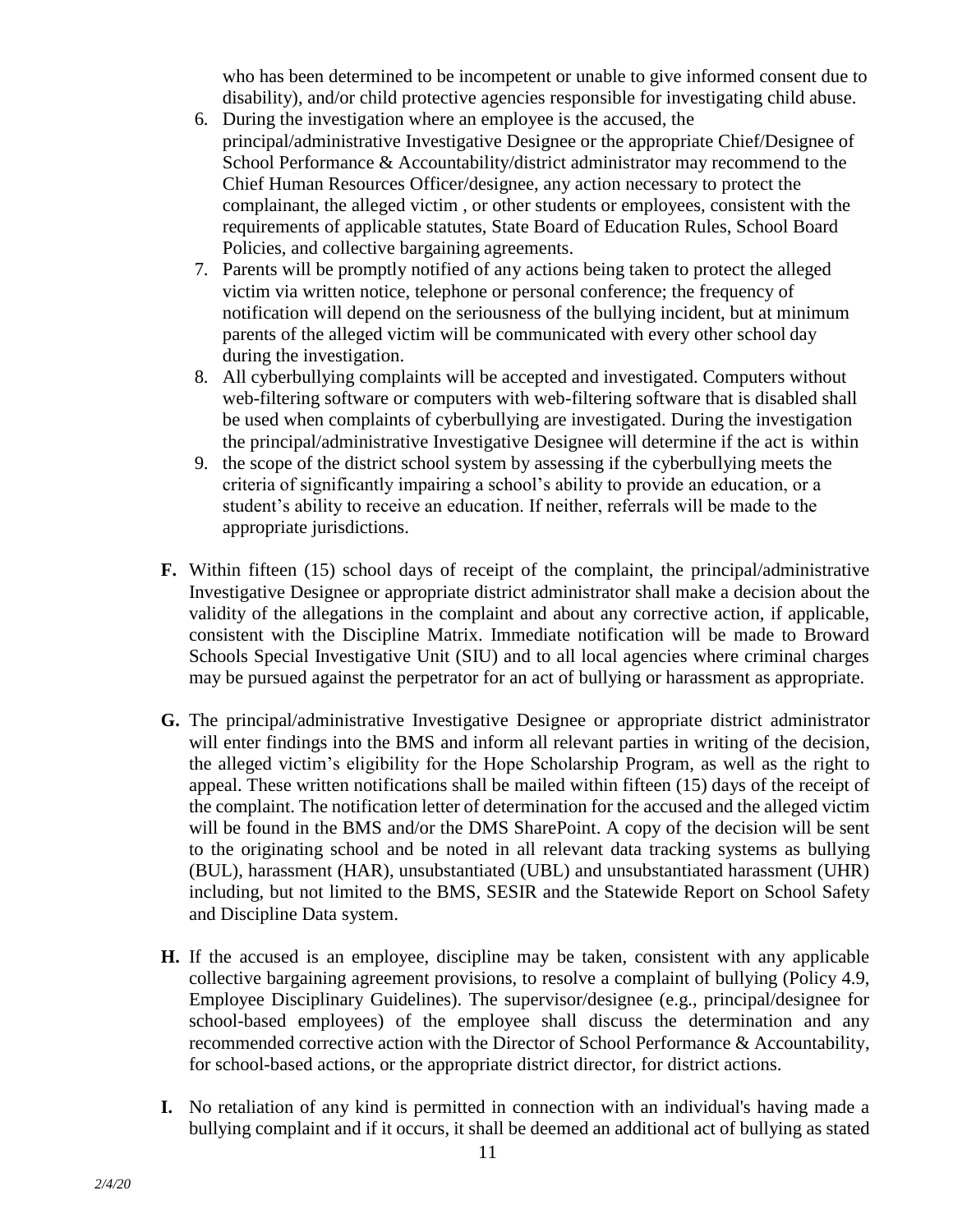herein this Policy.

# **IX. Referral for Intervention**

- **A.** Referral of a student to the Collaborative Problem-Solving Team (or equivalent schoolbased team with a problem-solving focus) for consideration of appropriate services is made through the school problem-solving process by school personnel or parent to the principal/administrative Investigative Designee. Parent notification is required. When such a report of formal discipline or formal complaint is made, the principal/administrative Investigative Designee shall refer the student(s) to the Collaborative Problem-Solving Team for determination of need for counseling support and interventions.
- **B.** Referral of school or district personnel to the Employee Assistance Program (EAP) for consideration of appropriate services will be made by the administrator.
- **C.** School-based intervention and assistance will be determined by the Collaborative Problem-Solving Team and may include, but is not limited to:
	- 1. Counseling and support to address the needs of the alleged victim of bullying.
	- 2. Counseling and support to address the needs of the bystander.
	- 3. Counseling interventions to address the behavior of the students who bully (e.g., empathy training, anger management.)
	- 4. Intervention which includes assistance and support provided to parents.
	- 5. Analysis and evaluation of school culture with resulting recommendations for interventions aimed at increasing peer ownership and support.
- **D.** Self-referral for informal consultation: District staff, students or parents may request informal consultation with school staff (e.g., school social worker, school counselor, school psychologist, Prevention Liaison, EAP, etc.) to determine the severity of concern and appropriate steps to address the concern of bullying (the involved students' parents may be included) orally or in writing to the principal/administrative Investigative Designee.
- **E.** Any investigations and interventions shall be recorded on the BMS.

# **X. Incident reporting requirements**

- **A.** The procedure for including incidents of bullying in the school's report of safety and discipline data is required under F.S. s. 1006.09(6). The report must include each incident of bullying and the resulting consequences, including discipline, interventions and referrals. In a separate section, the report must include each reported incident of bullying or harassment that does not meet the criteria of a prohibited act under this policy, with recommendations regarding said incident.
- **B.** The School District will utilize Florida's School Environmental Safety Incident Reporting (SESIR) Statewide Report on School Safety and Discipline Data, which includes bullying/harassment in its codes.
- **C.** Discipline, referral data, investigations, interventions, and actions of discipline shall be recorded on the Discipline Management System (DMS), BMS, and other data systems, as with other infractions from the Code of Student Conduct.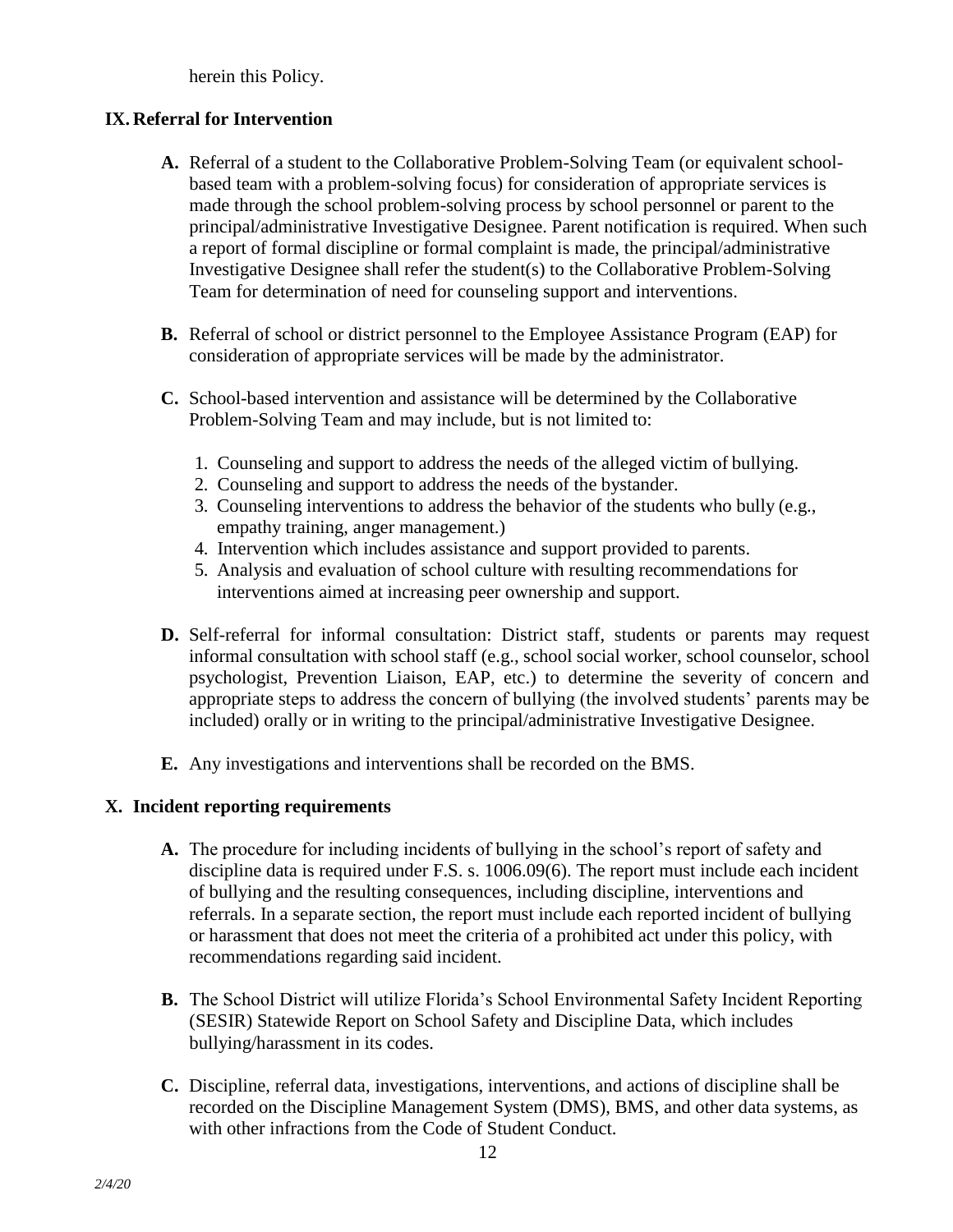# **XI. Process for referral for external investigation**

- **A.** If the act is outside the scope of the District, and determined a criminal act, referral to appropriate law enforcement shall be made immediately, the parent will be notified, and the referral documented by the principal/administrative Investigative Designee in the BMS.
- **B.** While the District does not assume any liability for incidences that must be referred for external investigation, it encourages the provision of assistance and intervention as the principal/administrative Investigative Designee deems appropriate, including the use of the School Resource Officer and other personnel. The principal/administrative Investigative Designee shall use District Reporting Systems to log all reports and interventions.
- **C.** When the alleged victim is a student, a referral for external investigation does not remove the responsibility of the principal/administrative Investigative Designee to complete the bullying investigation and make a determination within fifteen (15) days of complaint receipt.

#### **XII. Appeals process**

- **A.** Appeal procedure for bullying by a student will follow the steps outlined in the Code of Student Conduct, "Right to Appeal Unfair Penalties."
- **B.** Appeal procedure for an accused/employee:
	- 1. If the accused/employee wishes to appeal the action taken in resolution of the complaint, such appeal shall be filed either in accordance with SBBC Board Policy 4015 or pursuant to the relevant collective bargaining agreement.
	- 2. For those employees not in a bargaining unit, the appeal shall be filed in accordance with SBBC Policy 4015. In reaching a decision about the complaint, the following should be taken into account:
		- a. SBBC Policy 4.9, Employee Disciplinary Guidelines; and
		- b. Case law, state and federal laws and regulations, and the Board's Policies prohibiting bullying and discrimination, including Policy 4001.1.

# **XIII. Confidentiality**

- **A.** To the greatest extent possible, all complaints will be treated as confidential and in accordance with SBBC Policy 5100.1, F.S. s. 1002.22(3)(d); the Family Educational Rights and Privacy Act ("FERPA"); the Health Insurance Portability and Accountability Act ("HIPAA") and any other applicable law, such as F.S. s. 119.07(1); 1012.31(3)(a); or  $1012.796(1)(c)$ .
- **B.** Limited disclosure may be necessary to complete a thorough investigation as described above. The District's obligation to investigate and take corrective action may supersede an individual's right to privacy.
- **C.** The complainant's identity shall be protected, but absolute confidentiality cannot be guaranteed.